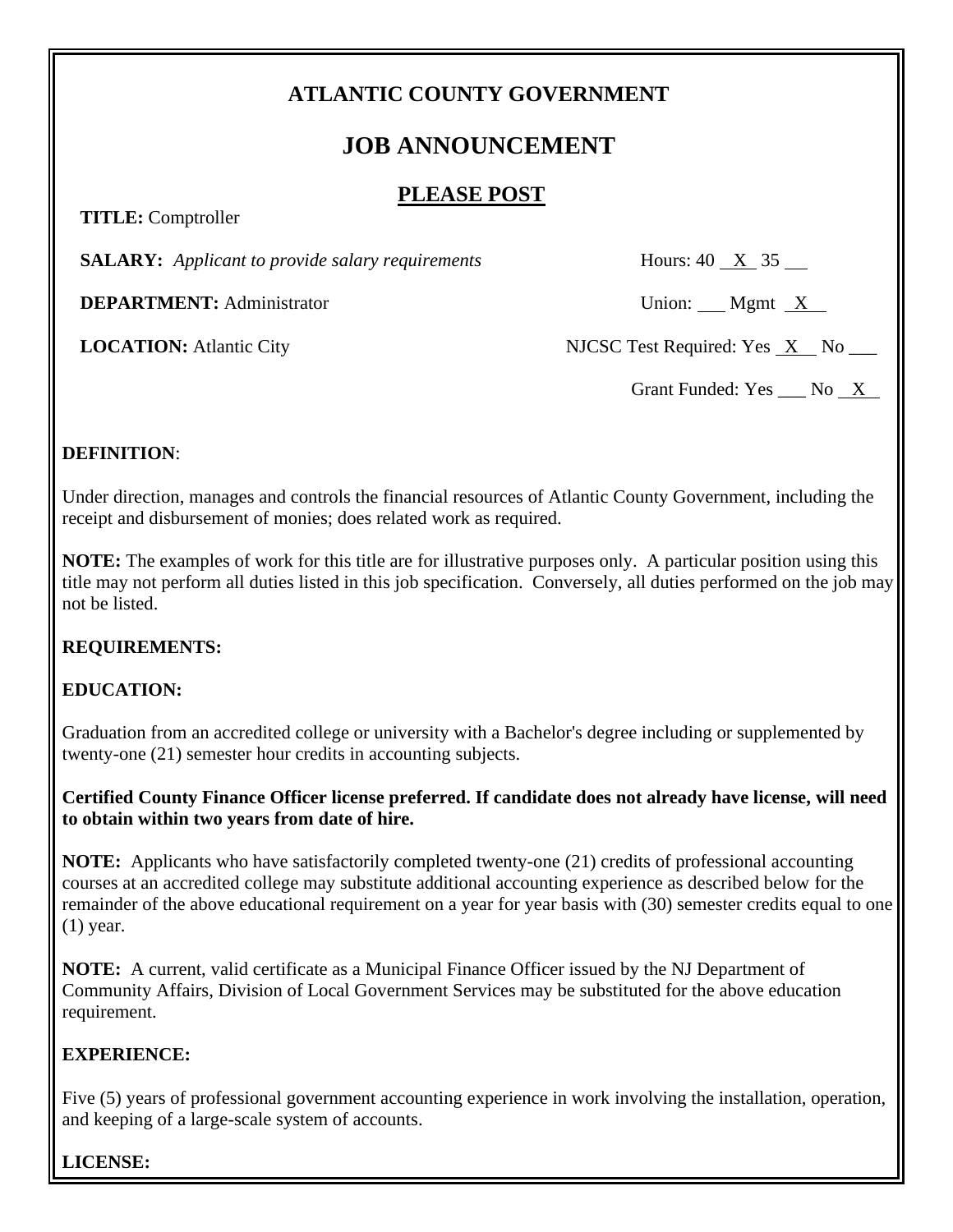Appointees will be required to possess a driver's license valid in New Jersey only if the operation of a vehicle, rather than employee mobility, is necessary to perform the essential duties of the position.

## **EXAMPLES OF WORK:**

Organizes, develops, and directs financial affairs.

Controls the receipt and/or disbursement of monies.

Prepares and administers an operating budget.

Supervises and performs professional functions involved in analyses and auditing of accounts, vouchers, and other records.

Prepares statements of financial condition.

Gives suitable assignments and instructions to staff.

Devises and installs accounting systems.

Maintains investment portfolios.

Supervises the collection of bills.

Prepares reports.

Ensures that disbursement of funds are within budgetary authorization limits.

May be required to learn to utilize various types of electronic and/or manual recording and information systems used by the agency, office, or related units.

### **KNOWLEDGE AND ABILITIES:**

Knowledge of the principles, methods, and procedures used in modern accounting and auditing.

Knowledge of the laws, rules, and regulations governing the installation, operation, and keeping of accounts and their application to specific situations.

Knowledge of the preparation of involved and detailed accounting and other financial reports containing findings,conclusions, and recommendations.

Knowledge of computerized accounting systems.

Ability to analyze complex accounting problems.

Ability to design, install, and operate a large-scale accounting program.

Ability to give suitable assignments and instructions.

Ability to prepare suitable reports and to direct the establishment and maintenance of extensive accounting and